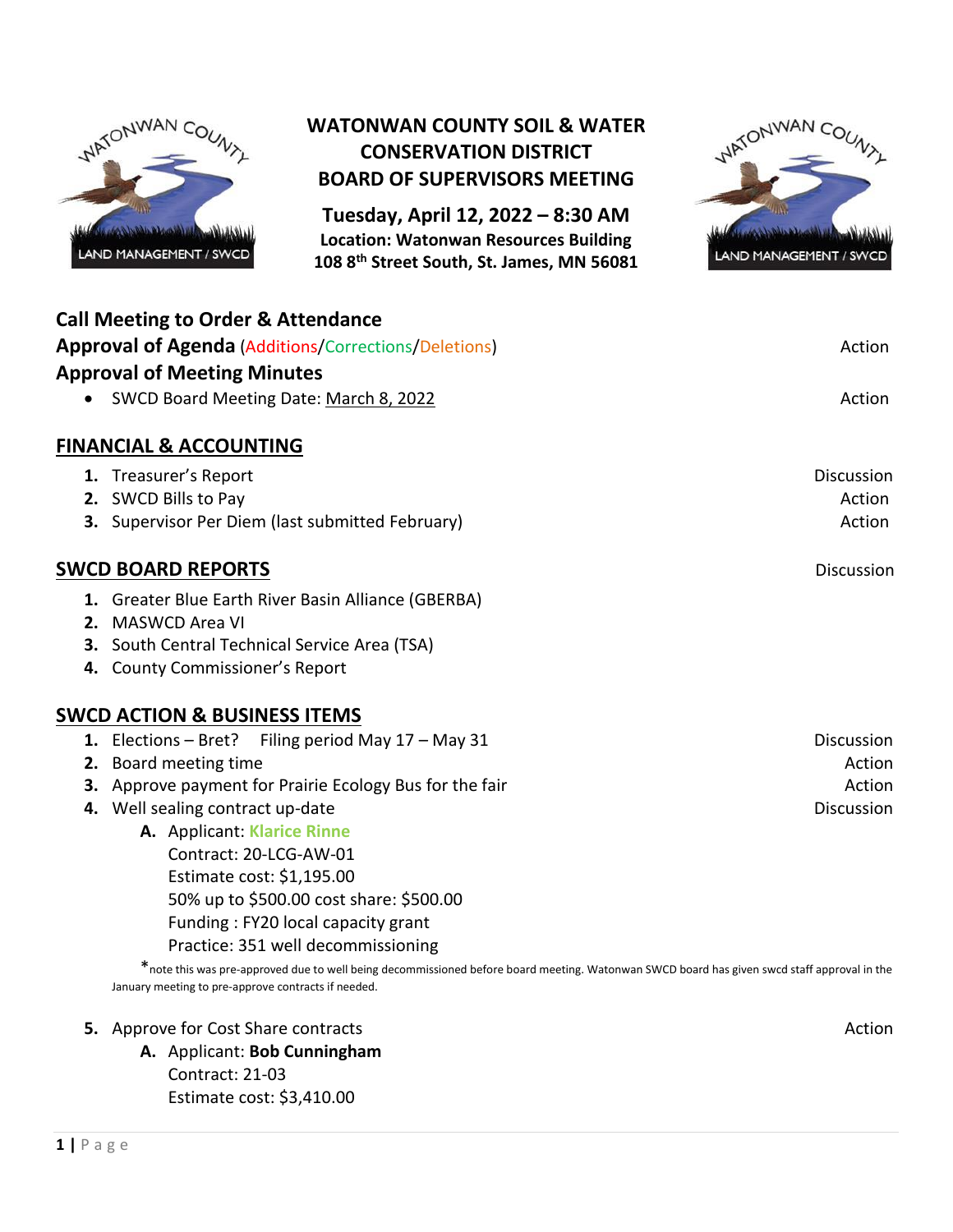75% cost share: \$ 2,557.50 Funding : FY21 state cost share (\$2,210.07) & FY21 Local Capacity Grant (\$347.43) Practice: 412 Grassed Waterway

### **6.** Approve Payment for cost share contracts: Action and the state of the state of the state of the state of the state of the state of the state of the state of the state of the state of the state of the state of the stat

**A.** Applicant: **Jerry Noren** Contract: 21-01 Estimate cost: \$3,300.00 Actual cost: \$3,740.00 75% cost share: \$2,475.00 Funding : FY21 state cost share Practice: 412 Grassed Waterway

\* note we are paying less than 75% because project costs ended up being higher than the approved total and we are only approved for paying Jerry up to \$2475.00

### **7.** Approve for GBERBA contracts Action Action Action Action Action Action Action Action Action Action Action

**A.** Applicant: **Gary Dannhoff**

Contract: WBIF-WW-21-83-07 Estimate cost: \$13,760.00 85% cost share: \$11,696.00 Funding : WWIMP Grant 41 Practice: 638 Water and Sediment Control Basin (1)

- **B.** Applicant: **Gary Dannhoff** Contract: WBIF-WW-21-83-08 Estimate cost: \$19,985.00 85% cost share: \$16,987.25 Funding : WWIMP Grant 41 Practice: 638 Water and Sediment Control Basin (2)
- **C.** Applicant: **Gary Dannhoff** Contract: WBIF-WW-21-83-09 Estimate cost: \$36,364.00 85% cost share: \$30,909.40 Funding : WWIMP Grant 41 Practice: 638 Water and Sediment Control Basin (4)
- **D.** Applicant: **Gary Dannhoff** Contract: WBIF-WW-21-83-10 Estimate cost: \$36,785.00 85% cost share: \$31,267.25 Funding : WWIMP Grant 41 Practice: 638 Water and Sediment Control Basin (2)

### **E.** Applicant: **Gary Dannhoff** Contract: WBIF-WW-21-83-11 Estimate cost: \$27,284.00 85% cost share: \$23,191.40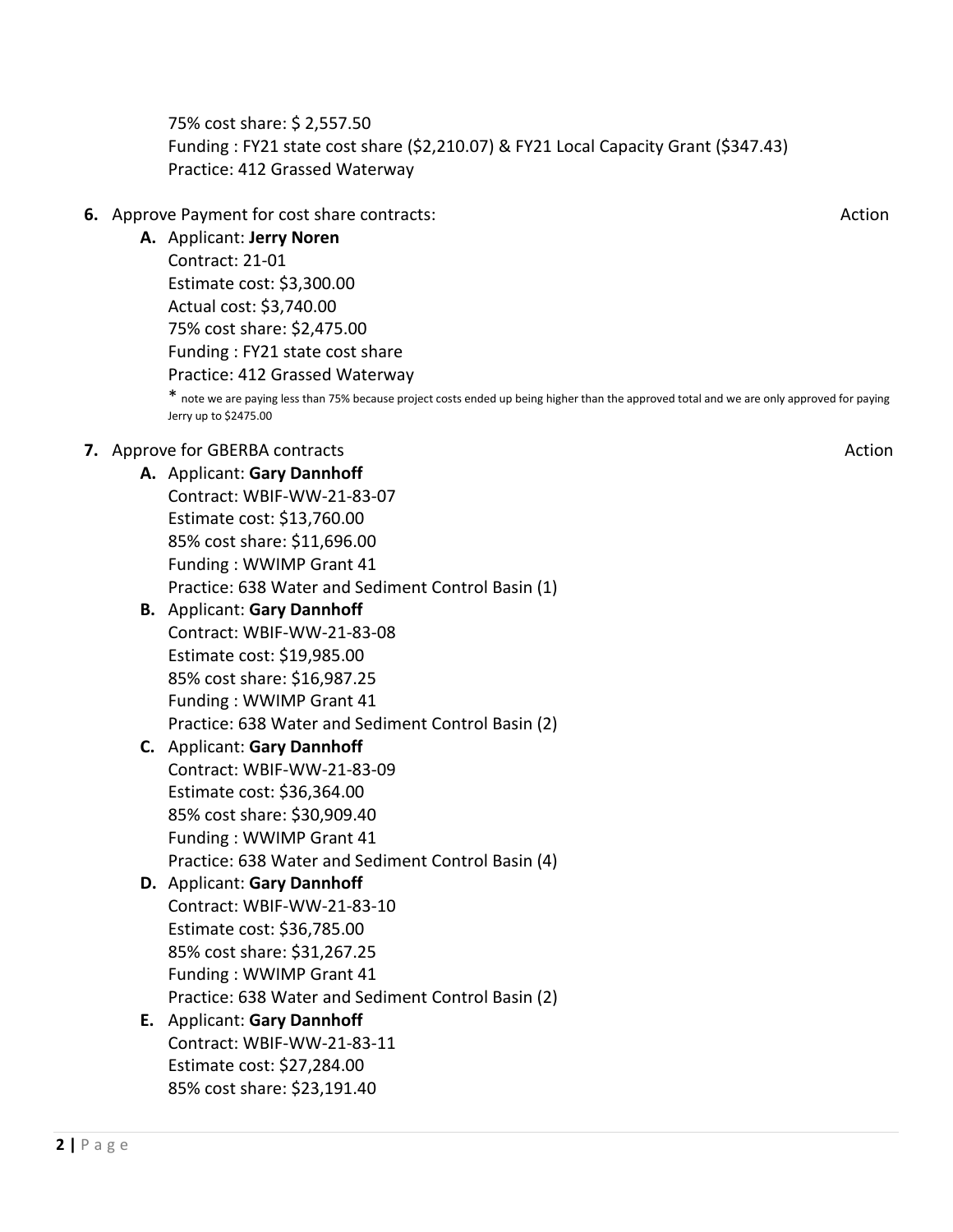**F.** Applicant: **Gary Dannhoff** Contract: WBIF-WW-21-83-12

Funding : WWIMP Grant 41

Estimate cost: \$31,380.00 85% cost share: \$26,673.00 Funding : WWIMP Grant 41 Practice: 638 Water and Sediment Control Basin (2)

Practice: 638 Water and Sediment Control Basin (2)

- **G.** Applicant: **Ronald Thiessen** Contract: WBIF-WW-21-83-13 Estimate cost: \$16,740.00 85% cost share: \$14,229.00
	- Funding : WWIMP Grant 41
	- Practice: 412 Grassed Waterway
- **H.** Applicant: **Kermit Carlson** Contract: WBIF-WW-21-83-14 Estimate cost: \$19,740.00 (188 ac. \$35 per ac. = \$6,580.00 per year for 3 years) Flat rate \$35.00 per ac cost share: \$19,740.00 Funding : WWIMP Grant 41 Practice: 340 cover crops

\*Martin county is administering project – due to landowner already having an established relationship with their county.

**I.** Applicant: Mark Sill Contract: WBIF-WW-21-83-15 Estimate cost: \$800.00 50% up to \$1,000.00 cost share: \$400.00 Funding : WWIMP Grant 41 Practice: 351 Well decommissioning

## **SWCD PROGRAM UPDATES & REPORTS Discussion**

- **1.** Staff & Agency Reports
	- **A.** WCA LGU Dave Bucklin
	- **B.** Farm Bill Biologist- **vacant**
	- **C.** NRCS District Conservationist Karen Boysen
	- **D.** SWCD Assistant Manager Carrie Schultz
	- **E.** District Technician I. Laura Quiring
	- **F.** District Technician II. Jacob VanRyswyk
	- **G.** BWSR Jill Sacket-Eberhart

### **SWCD MEETINGS / TRAININGS & WORKSHOPS Action** Action